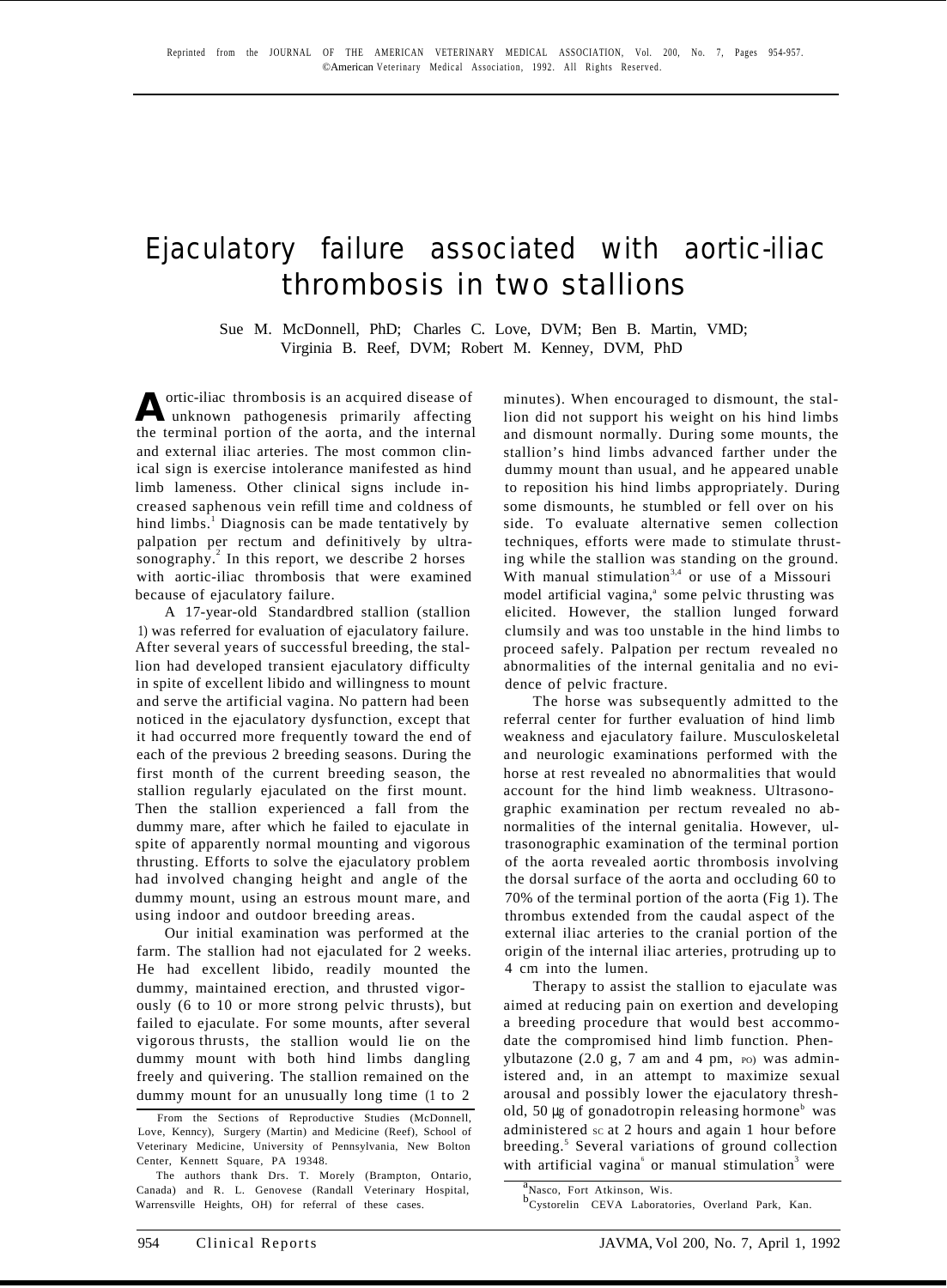

Figure 1—Ultrasonograms of thrombus originating from the dorsal wall of the terminal portion of the aorta from stallion 1 (left) and stallion 2 (right).

attempted. Because of the stallion's hind limb deficiencies, a wall with a circular opening (approximately 76 cm) at shoulder height was constructed to aid in ground collection.<sup>c</sup> The stallion was allowed to tease a mare positioned on the opposite side of the wall by extending his head and neck through the opening, with his shoulder leaning against the lower portion of the opening. Semen collection was attempted with the stallion thus maximally aroused yet with minimal exertion of the hind limbs. The stallion failed to ejaculate with any ground collection methods. The stallion was then allowed to mount a relatively short mare fac ing downhill (30 degree slope) on a grassy area with firm footing. To achieve maximal arousal, the stallion was teased for 5 to 10 minutes before the first mount. Using a Missouri model artificial vagina with hot water (55 C tap water) and high pressure, and with the addition of warm compresses (45 C) applied to the base of the penis for additional stimulation, the stallion ejaculated for the first time since hospitalization. Semen was collected 3 times weekly by this method. One to 3 attempts to mount were permitted in the morning of any given collection day. If the stallion did not ejaculate, the procedure was repeated in the afternoon.

The stallion was returned to the breeding farm with the recommendation to breed 3 times weekly, using the described successful procedure. During the subsequent breeding season, the stallion bred 25 mares, resulting in 20 pregnancies. A treadmill exercise program was initiated after the first breeding season to stimulate collateral circulation to the hind limbs. The horse initially tolerated only a few minutes of exercise, but worked up to 20 minutes of continuous exercise. During the subsequent breeding season, the horse was much stronger during breeding and routinely ejaculated on the first mount without medication.

<sup>c</sup> Cooper WL. Lana Lobell Farm. Montgomery, NY: Personal communication, 1985.

An 11 -year-old retired racing Standardbred stallion (stallion 2) was referred for evaluation of ejaculatory failure. The stallion had 2 successful years at stud but near the end of his second breeding season had shown intermittent ejaculatory failure. During the third breeding season and subsequent 18 months, he had not ejaculated despite numerous treatments at several locations. During this period of ejaculatory dysfunction, a stallion ring made of umbilical tape had been applied to inhibit spontaneous erection and masturbation that was suspected to be contributing to the ejaculatory failure. After the ring had been unattended for approximately 1 month, it was discovered embedded in the penis. The ring was excised and the wound healed with a circumferential scar, 4 inches proximal to the glans. The stallion was moved to a different farm. Upon arrival at that farm, the stallion had poor libido, which gradually improved over the next 3 months.

Our initial evaluation consisted of observing the horse during his routine breeding procedure on the farm. This included 10 minutes of treadmill exercise immediately prior to breeding, a regular practice for all stallions on this farm. The stallion had excellent libido, good coupling, and prolonged thrusting, but failed to ejaculate despite numerous mounts. The stallion tended to lie on the dummy mount and appeared weak in the hind limbs after prolonged thrusting. There was no obvious gait deficit at the walk or trot.

The stallion was admitted to the referral center for further evaluation. Initial attempts to collect semen yielded results similar to those on the farm, with the exception that the stallion appeared stronger in the hind limbs. Ultrasonography per rectum revealed no abnormalities of the reproductive tract; however, an aortic-iliac thrombus was revealed in the terminal portion of the aorta. The thrombus originated from the dorsal wall of the aorta and occluded the lumen approximately 70%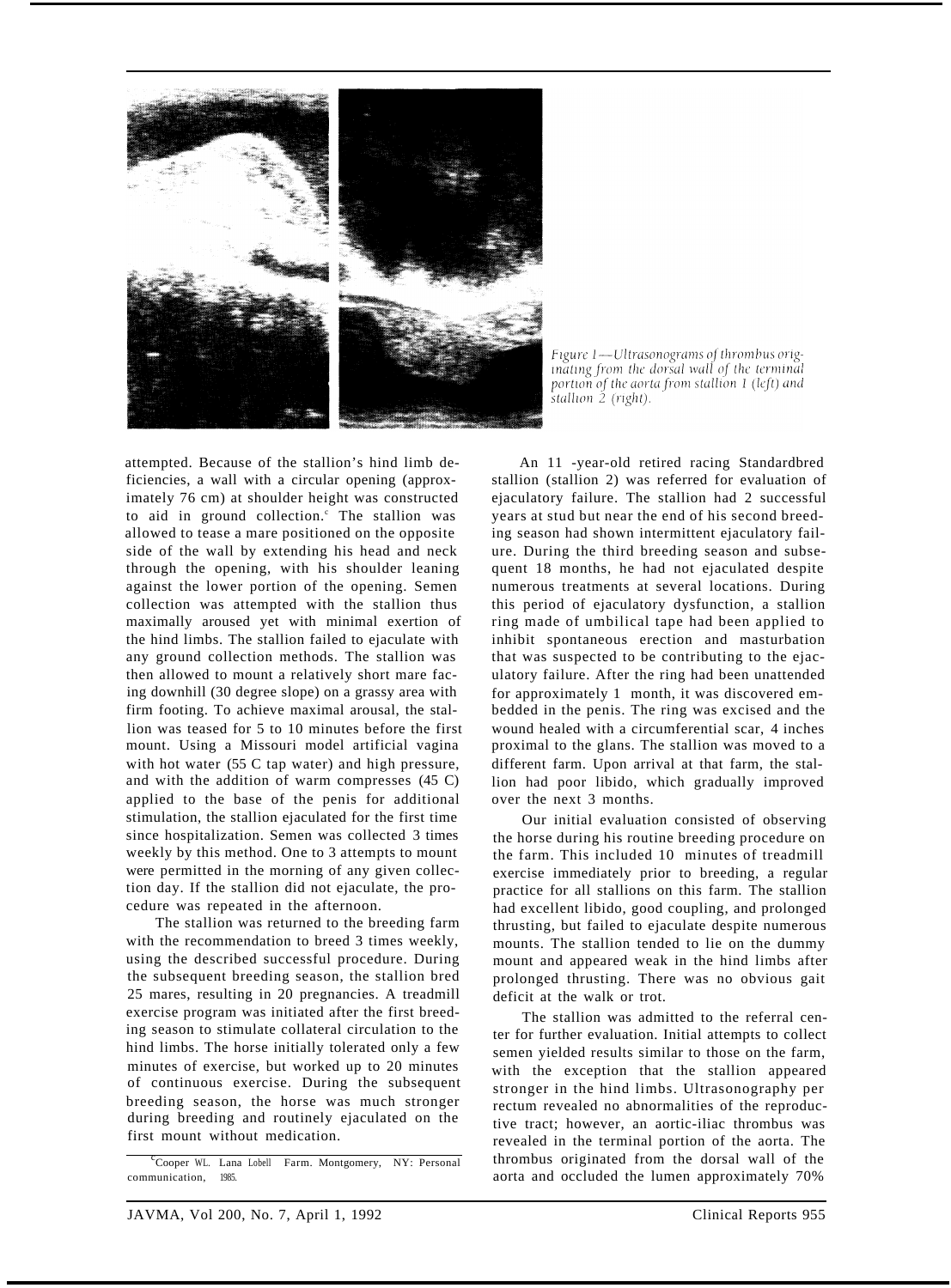(Fig 1). The thrombus also extended into both internal iliac arteries, but did not affect the external iliac arteries.

Therapy for ejaculatory dysfunction proceeded as outlined for stallion I, including phenylbutazone and gonadotropin releasing hormone<sup>b</sup> treatment. With a live mount mare, hot artificial vagina (50 C), and warm (45 C) compresses at the base of the penis, the stallion ejaculated on 2 of 6 occasions. The 2 ejaculations each occurred during a mount subsequent to one during which the scar on the penis split open as the glans flared. After each occasion when the scar had split, the stallion proceeded to copulate (and ejaculate) in a normal manner. Semen measures were within normal ranges.<sup>7</sup>

An alternate method of collecting semen was used when the stallion failed to ejaculate while mounted. This involved IV administration of 300 mg of xylazine hydrochloride<sup>d</sup> to the stallion standing quietly in his stall. $8$  On 3 of 4 occasions, ejaculation occurred within 2 to 5 minutes of injection. Semen was collected in a plastic bag positioned over the prepuce and secured by a girth strap. Semen measures were within normal ranges.

The stallion was returned to the breeding farm with the recommendation to continue phenylbutazone treatment throughout the breeding season and to collect semen by use of the breeding shed procedure described. Treatment with gonadotropin releasing hormone<sup>b</sup> could be used when necessary to enhance arousal. In the event ejaculation was not achieved in the breeding shed, the xylazine method could be used.

At the farm, semen was collected 3 to 4 times weekly, within 2 to 5 mounts. Xylazine was used only once and was successful. Within 60 days of its return to the farm, the stallion was bred to 12 mares, and 10 of those mares were confirmed pregnant. Following that breeding season, the stallion's daily exercise was gradually increased and maintained at 1 to 2 hours-at the walk and trot daily throughout the year. During the subsequent breeding season, the stallion bred 13 mares, usually ejaculating on the first or second mount.

Ejaculatory failure in association with aorticiliac disease may result from at least 3 mechanisms: (I) vascular compromise to the pelvic reproductive tract and penis, (2) disturbance of autonomic innervation mediating erection, emission, and the ejaculatory reflex, and (3) pain upon exertion resulting from vascular insufficiency. Both horses of this report had compromised circulation to the structures supplied by the internal iliac arteries. Branches of the internal iliac arteries supply the accessory genital glands as well as the ductus deferens and pelvic urethra.<sup>9</sup> Compromised vascular supply to the pelvic urethra and accessory glands may have adversely affected emission and the ejaculatory reflex. In men with aorto-iliac disease,

erectile, not ejaculatory, dysfunction is usually the primary complaint.<sup>10</sup> The erectile dysfunction is believed to be caused by vascular insufficiency to the penis. Human internal and external iliac arteries bifurcate from the common iliac arteries. Because the lesion usually is located at the point of bifurcation, both erectile and ejaculatory functions may be compromised. In horses, the internal and external iliac arteries branch directly from the aorta rather than from common iliac arteries. In the 2 stallions of this report, the lesion was caudal to the external iliac branches. The external iliac supply to the erectile bodies of the penis evidently was not affected and the vascular compromise was probably limited to the internal iliac arteries.

Neurologic deficits leading to ejaculatory disturbance in men with aorti-iliac disease have been explained in terms of mechanical pressure of the aortic aneurysm on the closely apposed sympathetic hypogastric plexus. In horses with aorti-iliac disease, the aorta as well as the internal and external iliac arteries may enlarge up to 3 times normal size.<sup>1</sup> These enlarged vessels may impinge on the closely apposed caudal mesenteric plexus and the hypogastric nerve,<sup>11</sup> and therefore disturb autonomic control of emission and the ejaculatory reflex. Both stallions of this report had marked enlargement of the terminal portion of the aorta, with the thrombus originating from the dorsal aortic wall.

Pain in the hind limbs (lower limbs) attributable to ischemia upon exertion is a component of aortic-iliac disease in horses<sup>1,12</sup> and men.<sup>13</sup> For the 2 stallions of this report, the major blood supply to the hind limbs via the branches of the external iliac arteries, was not obviously compromised. Pain and weakness on exertion, alleviated by treatment with phenylbutazone, may have been caused by compromised internal iliac supply to the muscles of the croup and buttock. The downhill arrangement of a small mount mare for stallion 1 reduced the amount of exertion required and weight on the hind limbs during mounting and thrusting.

Both stallions returned to stud, ejaculated regularly, and rendered mares pregnant. Although it is difficult to separate the specific components contributing to ejaculatory failure in these cases, treatment aimed at minimizing exertion, reducing pain, and increasing stimulation of the penis enabled the horses to continue breeding. In stallion 1, a rigorous long-term exercise program appeared to improve reproductive function. In stallion 2, treadmill exercise just before each breeding seemed to adversely affect breeding performance. Because many horses with this condition begin to have clinical signs after a rest period, clinicians sometimes recommend a gradually increasing exercise program to improve collateral circulation. An exercise program helped stallion 1 and may have been helpful for stallion 2 if initiated prior to the

dHaver Laboratories, Shawnee Kan.